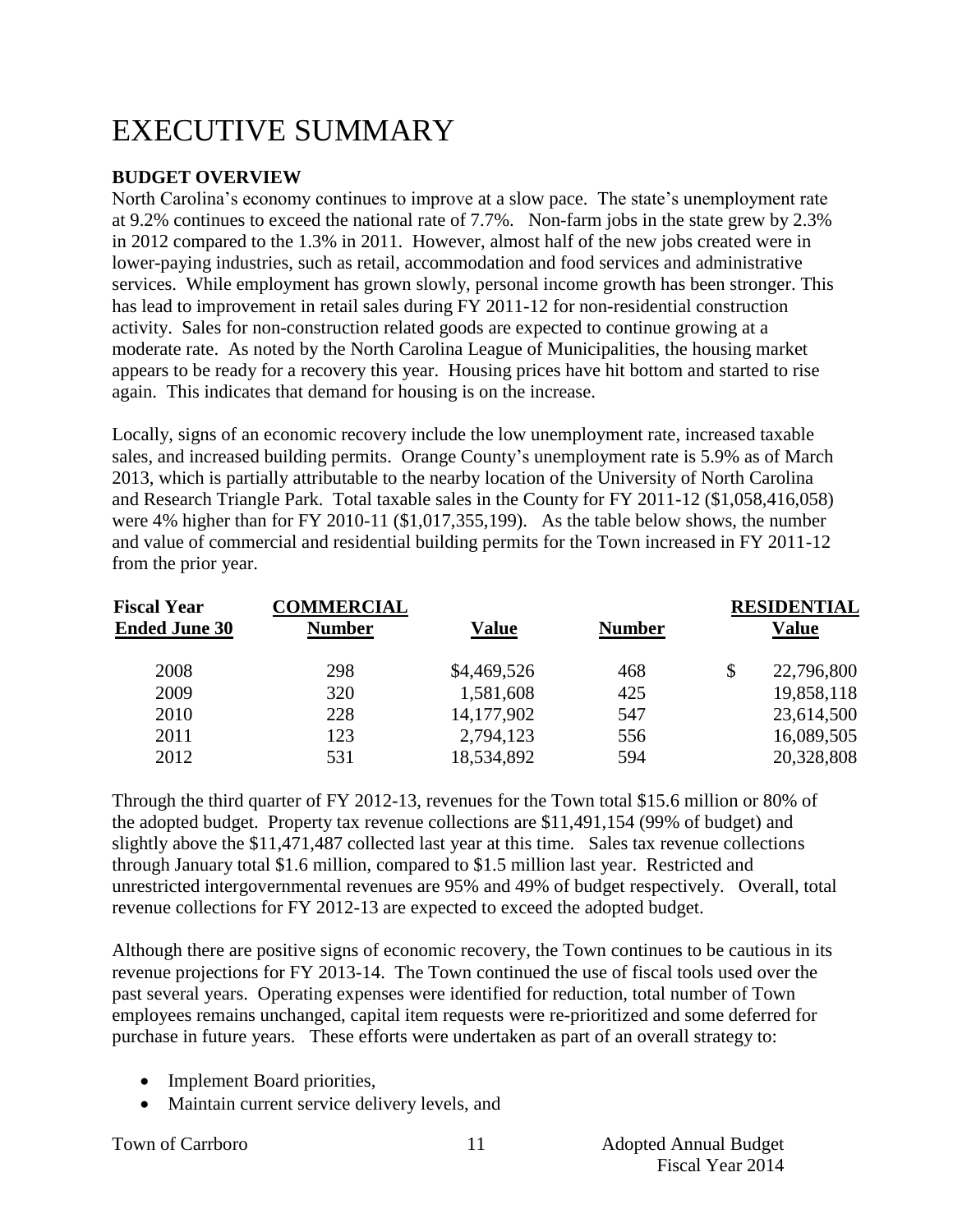Avoid increasing the tax burden for Town residents.

The total recommended general fund operating budget for FY 2012-13 is \$20,735,656, an increase of \$1,283,663 or 6.6%. By law, municipalities are required to have a balanced budget where revenues must equal budgeted expenditures. Highlights of Town revenues and expenditures follow.

#### **BUDGET PROCESS**

The budget process is similar to past years, requiring departments to justify their operating budget for the continuation of services as well as any proposed new or expanded services. The continuation budget includes adjustments for price increases in the cost of goods and services; and may include projects and infrastructure expenditures reflected in the annual CIP which includes street resurfacing costs, vehicles, equipment, and debt service payments for capital commitments. All other requests are defined as "proposed changes" and are budgeted in a separate column.

#### **REVENUES**

Carrboro's revenue stream has two broad types of revenues: recurring revenues and other financing sources which represent certain one-time inflows of revenue. Recurring revenues consist of property taxes, sales taxes, other taxes/licenses, and intergovernmental revenues and comprise approximately 91% of general fund revenues.

For FY 2013-14 total recurring revenues are projected to increase by 4.7% over FY 2012-13. This increase stems from increase in property tax revenues by 3.8% due to increased valuations; expected sales tax growth; and permits and fees as a result of private developments beginning or nearing construction.

|                                |          |                                 | FY 2013-14     | FY 2012-13     |
|--------------------------------|----------|---------------------------------|----------------|----------------|
|                                |          | <b>CHANGES OVER RECOMMENDED</b> |                | <b>ADOPTED</b> |
| <b>CATEGORY</b>                | % Change | <b>PRIOR YEAR</b>               | <b>REVENUE</b> | <b>REVENUE</b> |
| <b>PROPERTY TAXES</b>          | 3.8%     | \$441,352                       | \$11,979,989   | \$11,538,637   |
| <b>LOCAL SALES TAXES</b>       | 1.2%     | \$38,571                        | \$3,325,816    | \$3,287,245    |
| <b>OTHER TAXES/LIC</b>         | 31.2%    | \$127,556                       | \$536,046      | \$408,490      |
| <b>UNRESTR INTERGOVT</b>       | 2.8%     | \$24,408                        | \$887,145      | \$862,737      |
| <b>RESTR GOVT</b>              | 1.1%     | \$6,709                         | \$604,909      | \$598,200      |
| <b>FEES &amp; PERMITS</b>      | 16.3%    | \$172,144                       | \$1,226,295    | \$1,054,151    |
| <b>SALES &amp; SVCS</b>        | 1.4%     | \$3,300                         | \$233,145      | \$229,845      |
| <b>INTEREST EARNINGS</b>       | -79.9%   | (\$27,964)                      | \$7,036        | \$35,000       |
| <b>OTHER REVENUE</b>           | 93.3%    | \$70,999                        | \$147,106      | \$76,107       |
| <b>TOTAL RECURRING REVENUE</b> | 4.7%     | \$857,075                       | \$18,947,487   | \$18,090,412   |

Of the total general fund revenues, property and sales tax revenues make up 74% of total revenues and are projected to increase 3.8% and 1.2%, respectively, in FY 2013-14. The property tax valuation at January 31, 2013 was \$1,986,443,723 compared to \$1,972,777,796 at June 30, 2012. For FY 2013-14 total tax valuations are expected to grow by 3% from the June 30, 2012 value to \$2,031,961,150. Each penny on the tax rate is projected to generate approximately \$201,164. In addition, property tax relief is available for the elderly,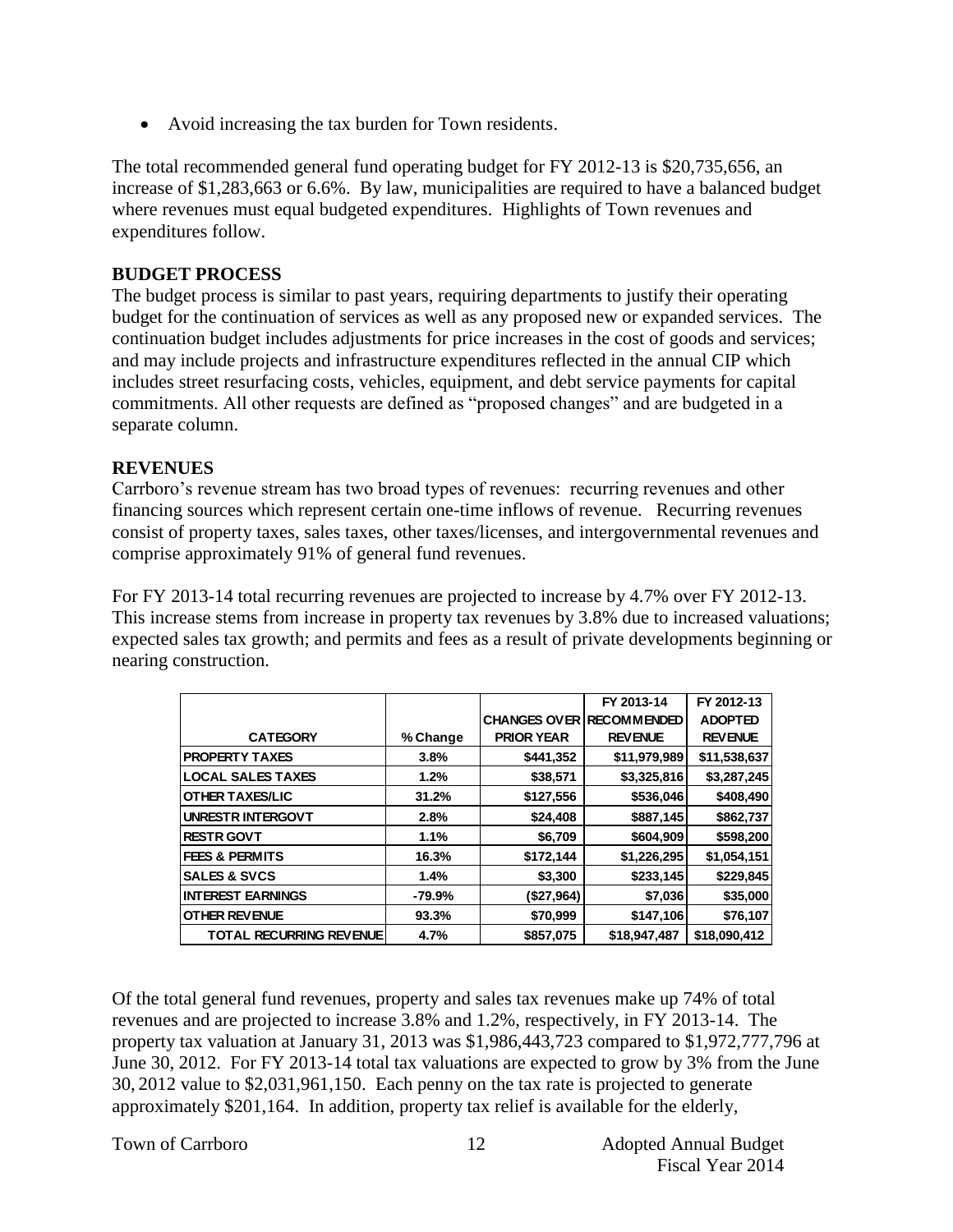permanently-disabled persons, and veterans who meet income and other specific exemption requirements.

Overall sales tax receipts (\$1.6 million), reflecting seven months of collections for the year, are 50% of the FY 2012-13 adopted budget (\$3.2 million) with total collections for the year anticipated to be \$3.2 million. According to the N. C. League of Municipalities report, statewide sales tax distributions to local governments for the first six months of FY 2012-13 were 1.5% above the comparable period in FY 2011-12. The League of Municipalities anticipates that sales tax revenues for the current fiscal year will be 3% higher than FY 2011-12 collections. For FY 2013-14 statewide local sales tax are expected to grow by 3.0 – 3.5% from the FY 2012-13 level. This rate could be higher if single family residential construction rebounds in FY 2013-14.



#### **FY 2013-14 GENERAL FUND - ALL REVENUES \$20,735,656**

Restricted intergovernmental revenues are not expected to experience any significant growth. In FY 2012-13 total Powell Bill revenues were \$477,977 versus budget of \$461,696; and, ABC Grant revenues were \$13,300 compared to a budget of \$12,500. No revenues are expected to be received from a SAFER grant or the Affordable Health Care Re-Insurance Program.

Unrestricted intergovernmental revenues overall are expected to grow by 3% in FY 2013-14, although not all sectors will experience growth. Revenues from Electricity Franchise Tax based on receipts from electric services within municipal boundaries are expected to increase statewide by 1.0% for FY 2012-13. The N. C. League of Municipalities is projecting a growth of 2.5% for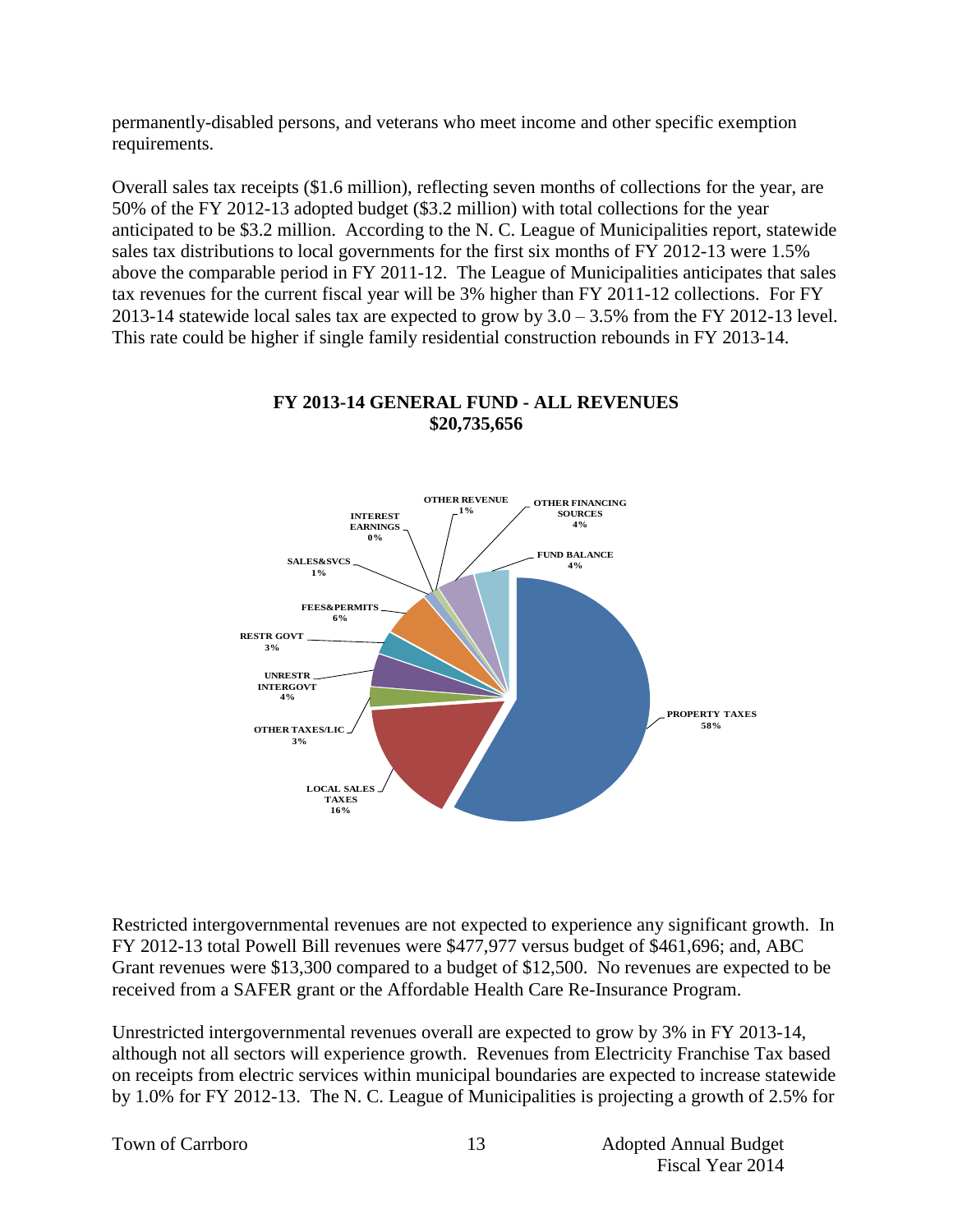FY 2013-14. Electricity Franchise Tax revenues are highly sensitive to annual weather conditions.

Telecommunications Sales Tax revenues are expected to decrease by 5% statewide in FY 2012- 13 according to the N. C. League of Municipalities. This decrease reflects the national decline in the number of landlines. This trend is expected to continue into FY 2013-14 with a projected 1.5% decrease in telecommunications Sales Tax revenues.

Piped Natural Gas Excise Tax revenues are highly dependent on winter temperatures which drive residential use of gas. Due to the colder temperatures last fall and winter, statewide distribution to municipalities for the first two quarters of FY 2012-13 have been 11.3% over FY 2011-12. However, they are not expected to continue this growth in the third and fourth quarter of 2012- 13. For FY 2013-14 the League projects a statewide growth rate of 7% assuming that temperatures will continue to move towards normal levels. However, given the Town's population size and no expected significant change in residential use of gas, this level of growth may not be realized.

Video Programming Revenues are being affected by cable and satellite competition with internet based programs and the trend away from landlines to wireless services. For FY 2012-13, revenues statewide are expected to be 4.6% below FY 2011-12 level. For FY 2013-14 Video Programming Revenues are expected to decrease by 1%.

Unrestricted intergovernmental revenues from the beer and wine tax distributions are expected to grow modestly by 1%.

#### **OTHER FINANCING**

Other financing sources in the General Fund include inter-fund transfers, installment financing and fund balance appropriation. Revenues from other financing sources in FY 2013-14 total \$1,788,169. This is an increase of \$426,588 or 31.3% over the adopted FY 2012-13 budget.

|                              | <b>CHANGES</b>    | FY 2013-14         | FY 2012-13     |
|------------------------------|-------------------|--------------------|----------------|
|                              | <b>OVER PRIOR</b> | <b>RECOMMENDED</b> | <b>ADOPTED</b> |
| <b>CATEGORY</b>              | <b>YEAR</b>       | <b>REVENUE</b>     | <b>REVENUE</b> |
| <b>INTERFUND TRANSFERS</b>   | \$0               | \$176,945          | \$176,945      |
| <b>INSTALLMENT FINANCING</b> | \$347,856         | \$745,176          | \$397,320      |
| <b>FUND BALANCE</b>          | \$78,732          | \$866,048          | \$787,316      |
| <b>TOTAL OTHER FINANCING</b> |                   |                    |                |
| <b>SOURCES</b>               | \$426,588         | \$1,788,169        | \$1,361,581    |

The transfer from the Capital Reserve Fund of \$176,945 will be continued to partially offset the debt service for the fire station #2.

Installment financing will increase by 87.6% from \$397,320 to \$745,176. This increase is due to the acquisition of two solid waste vehicles at a cost of \$511,800. Also included are six replacement vehicles for police at a cost of \$233,376.

Following generally accepted accounting practices, the full cost of the financed equipment is budgeted (equipment purchased in that fiscal year) in addition to the lease payment. However,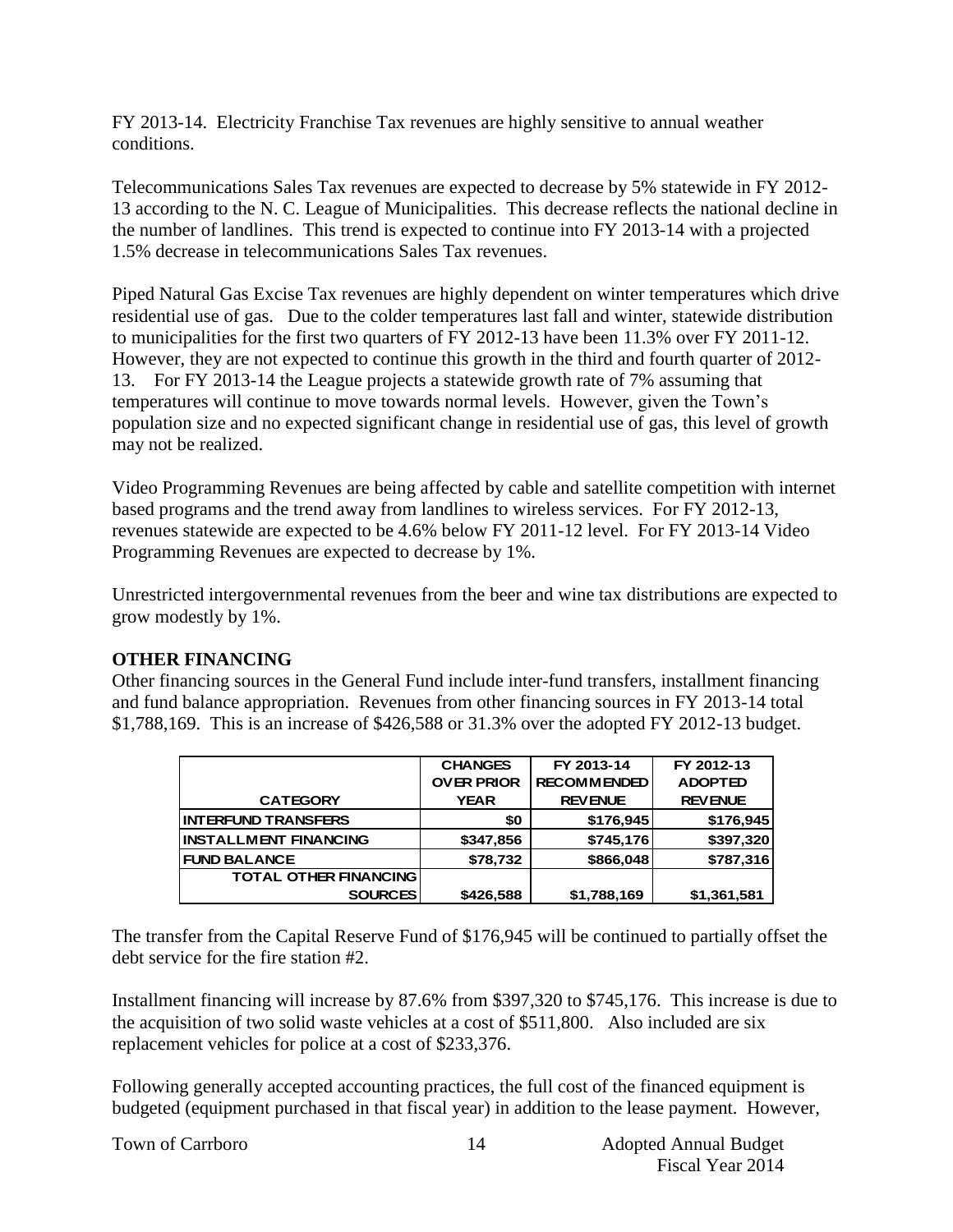an offsetting entry equal to the full cost value of the equipment is budgeted on the revenue side as lease proceeds. Thus, the true tax impact of the financed equipment is the lease value only. The full cost of financed equipment being purchased in FY 2013-14 equals \$745,176; the budgeted lease proceeds on the revenue side are also equal to this same amount. The debt service cost associated with borrowing the funds for the equipment and vehicles recommended for replacement is \$44,691 for 5 years.

Fund balance use is increased by 10% from \$787,316 to \$866,048; however as a percent of total revenues it remains at 4%.

# **EXPENDITURES**

For FY 2013-14 total operating expenses increase by 6.7% to a total of \$20,735,656. Much of this increase is for \$511,800 capital outlay. Overall capital outlay expenses represent a 56% increase over the FY 2012-13 adopted budget.

Total personnel costs increase by 6% primarily due to a 3% across the board pay adjustment in FY 2012-13, a 1.9% across the board pay adjustment in FY 2013-14, and projected 10% increase in health insurance premiums.

| <b>EXPENDITURE</b>    | $2012 - 13$<br><b>ADOPTED</b><br><b>BUDGET</b> | $2013 - 14$<br><b>RECOMMENDED</b><br><b>BUDGET</b> | <b>CHANGES</b><br><b>OVER PRIOR</b><br><b>YEAR BUDGET</b> | %<br><b>CHANGE</b> |
|-----------------------|------------------------------------------------|----------------------------------------------------|-----------------------------------------------------------|--------------------|
| <b>PERSONNEL</b>      | \$10,940,699                                   | \$11,622,862                                       | 682,163                                                   | 6.2%               |
| <b>OPERATIONS</b>     | 7,879,692                                      | 8,175,299                                          | 295,607                                                   | 3.8%               |
| <b>CAPITAL OUTLAY</b> | S<br>601,100                                   | 937,495<br>S                                       | 336,395                                                   | 56.0%              |
| <b>TOTAL</b>          | \$19,421,491                                   | \$20,735,656                                       | \$1,314,165                                               | 6.8%               |

# **PERSONNEL**

Total full-time equivalent positions for FY 2013-14 remain at 155.5. Because animal control services are now contracted to the county, the Animal Control Officer position has been eliminated. A new Solid Waste Equipment Operator position has been added to accommodate for travel time to Waste Industries Transfer Station in Durham.

Total personnel cost for FY 2013-14 increase by \$654,163 or 6.0%. This includes a 1.9% across the board pay increase for all regular employees at a cost of \$263,102. Other cost factors include the following increases:

- Health insurance premium increase by 10%;
- Retiree health insurance from \$240,000 to \$276,000;
- Tuition reimbursement from \$600 to \$5,250;
- Law Enforcement Officers Early Separation Allowance \$330,087 to \$420,397;
- Local Government Employees' Retirement System (LGERS) mandatory employer contribution rate increase from 6.74% to 7.07% for general employees and 6.77% to 7.28% for law enforcement personnel. Depending upon future portfolio performance, these rates may increase in the coming years.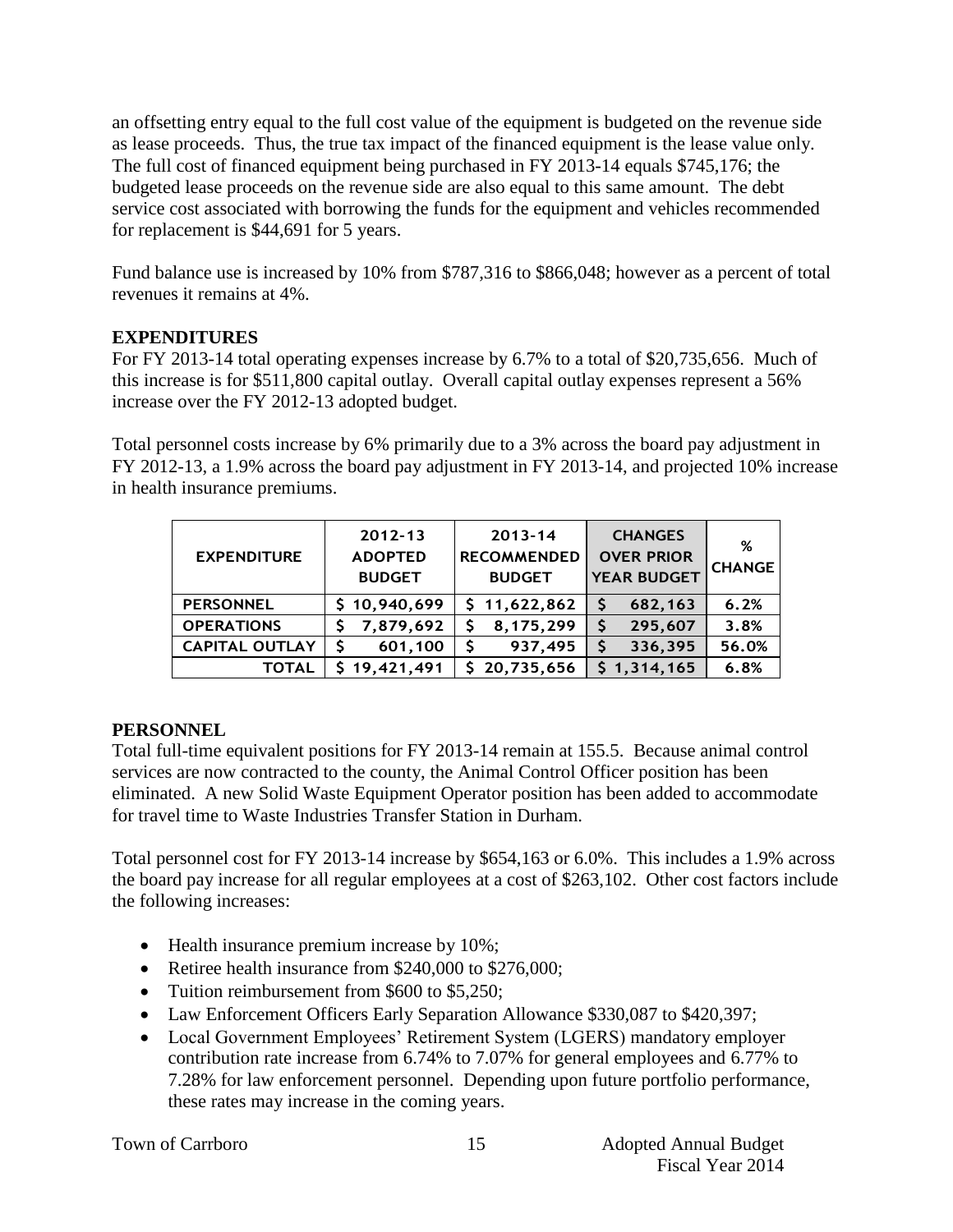

In terms of health insurance costs for employees, a 10% increase in premiums is expected for the Town to maintain the existing plan and current level of benefits for the next year. A major factor that continues to affect personnel costs is the cost of health insurance for retirees, and early separation allowance for law enforcement officers. Since FY 2010-11 through the present, at least 12 employees have retired. At least two employees are expected to retire in FY 2013-14. As the number of retirees increase so does retiree health insurance costs. Subsequently, the cost of retiree health insurance is expected to total \$276,000 in FY 2013-14. This is an increase of 15% over the adopted FY 2012-13 budget. Similarly, there is an increase in the number of law enforcement officers retiring which drives the cost of the early separation allowance. As noted above, this cost will increase by \$54,310 or 60.3% in FY 2013-14.

Pay-for-performance is not included in the FY 2013-14 budget due to other service or program priorities requiring funding. When the Board of Aldermen approved the pay-for-performance plan, it was understood that performance pay amounts may vary from year to year depending on budget availability and labor market conditions. In future budget years, consideration will be given to funding a pay-for- performance system to financially reward individual employees based on their actual levels of performance.

#### **OPERATING EXPENSES**

The overall increase in General Fund operating expenses is \$303,607 more than last year. This is due mainly to increased costs for fair-free transit services (from \$1,240,000 to \$1,354,330); additional fuel to transport solid waste to Durham, and the upgrade of public safety radios

Town of Carrboro 16 and 16 Adopted Annual Budget Fiscal Year 2014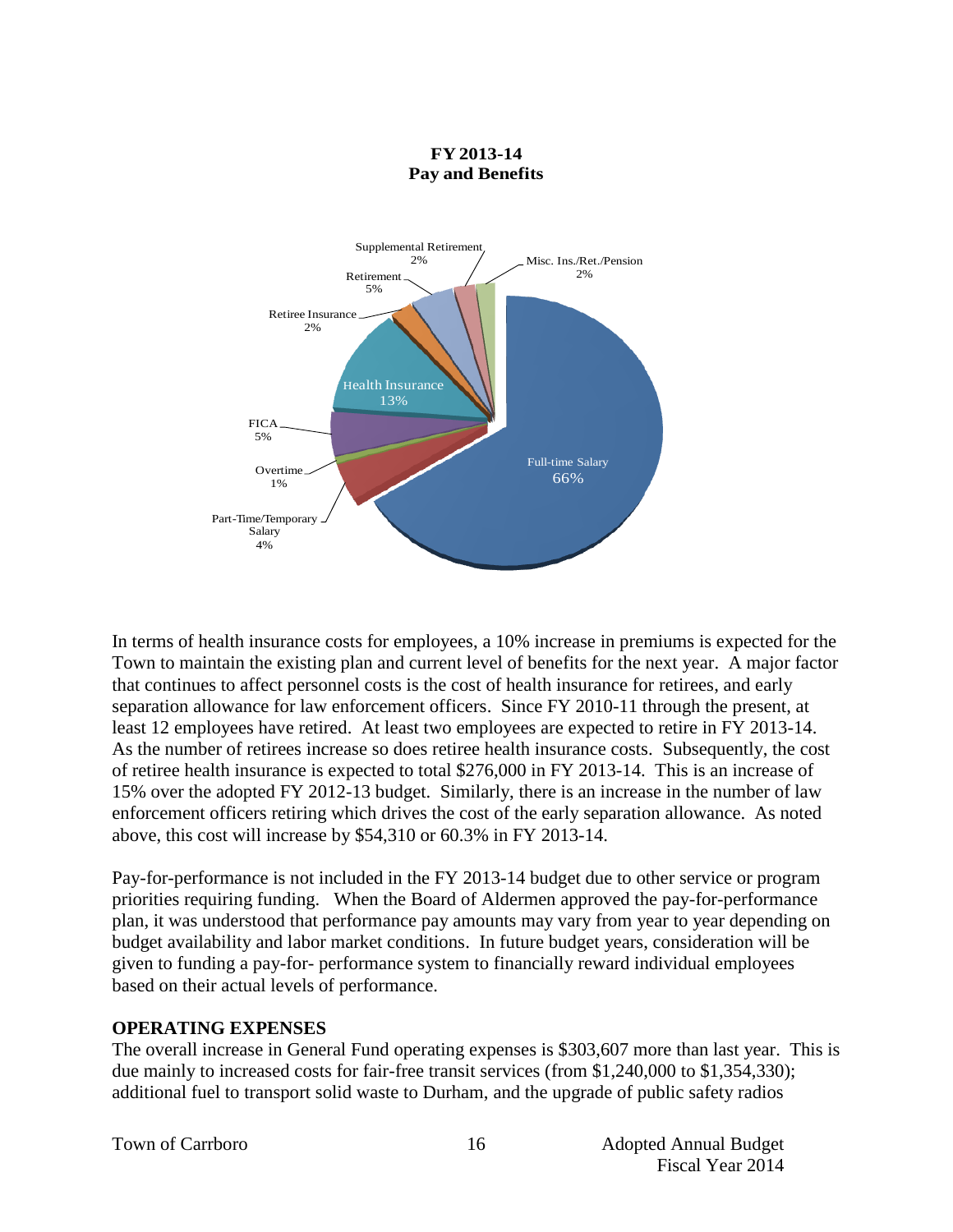(\$95,000). Due to the payoff of some older debt with higher interest rates, debt service cost slightly decrease from \$1,415,681 to \$1,353,143.

#### **CAPITAL OUTLAY**

In accordance with the Town's financial policies, the Town Manager develops and maintains a six-year capital improvement program (CIP) plan that includes long-term maintenance, infrastructure needs and technology needed for the community. The CIP for FY 203-14 through FY 2018-19 totals \$40.3 million as follows:

| <b>Type of Project</b>      | Amount       | % of Total |
|-----------------------------|--------------|------------|
| <b>Current Projects</b>     | \$10,757,219 | 26.7%      |
| <b>Mandated Storm Water</b> | 979,900      | 2.4%       |
| Vehicles & Equipment        | 6,894,459    | 17.1%      |
| Technology                  | 207,500      | 0.5%       |
| New Projects                | 21,470,384   | 53.3%      |
| <b>Total</b>                | \$40,309,462 | 100.0%     |

To undertake all projects in the CIP over the next six years, funding is anticipated to be needed from the following sources:

| <b>Type of Financing</b>          | Amount           |
|-----------------------------------|------------------|
| <b>Installment Financing</b>      | \$<br>23,750,249 |
| <b>Capital Reserves</b>           | \$<br>5,467,051  |
| <b>GO</b> Bonds                   | \$<br>4,365,975  |
| General Fund                      | \$<br>1,660,604  |
| Capital Reserves - Matching Funds | \$<br>1,390,776  |
| Intergovernmental                 | \$<br>3,122,033  |
| Miscellaneous                     | \$<br>552,773    |
| <b>Total</b>                      | 40,309,461       |

Details of the CIP can be reviewed on the Town's web site at: [http://www.townofcarrboro.org/MS/CIP/2011/TableofContents.htm.](http://www.townofcarrboro.org/MS/CIP/2011/TableofContents.htm)

Projects in the CIP are incorporated into the annual operating budget request process based on affordability. Items are appropriated into the budget by the Board of Aldermen upon adoption of the budget. The CIP plan can affect all categories of spending in the budget, including personnel and operating costs in addition to capital outlay costs.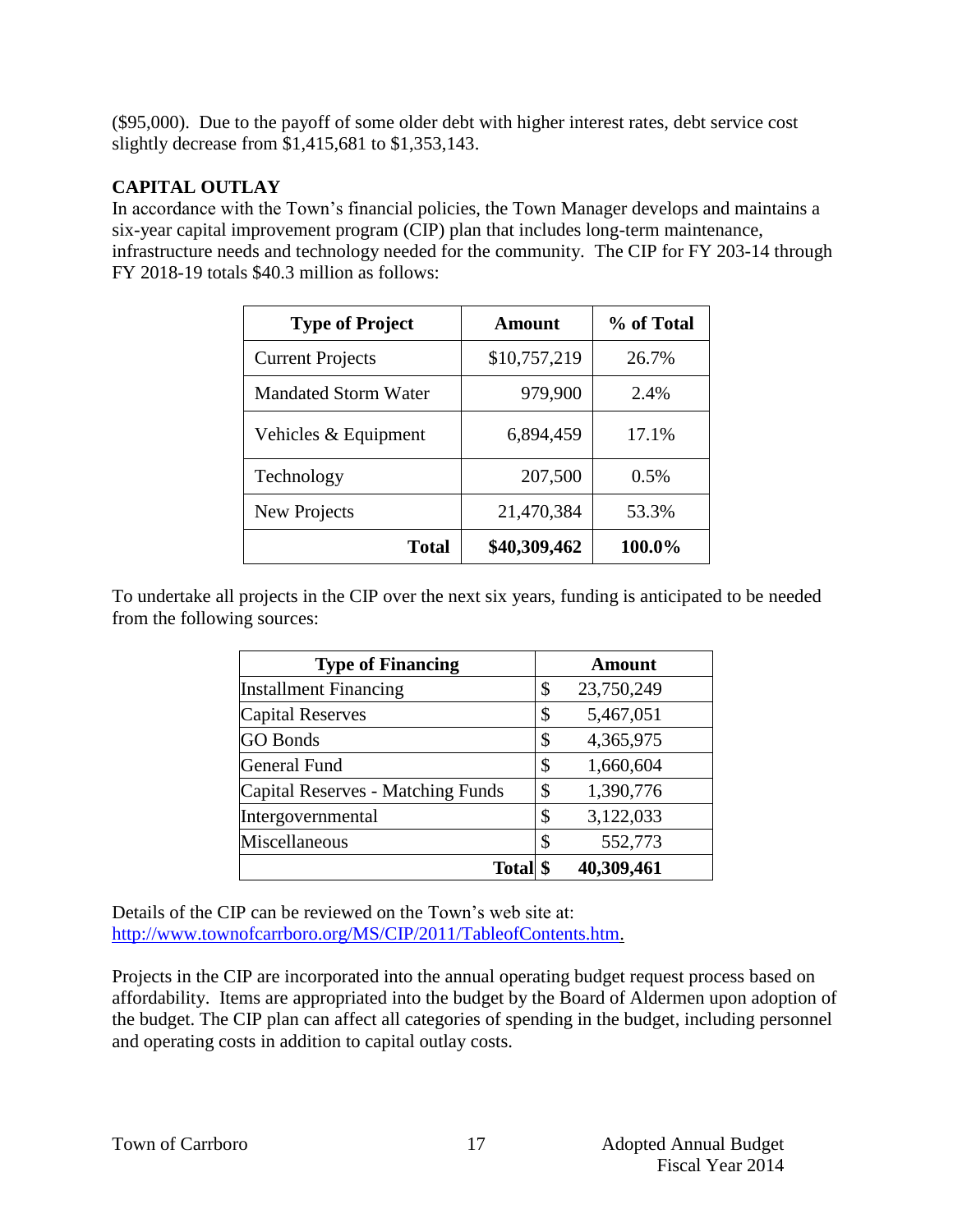Based on the CIP, a total of \$1.8 million for vehicles and equipment was requested by departments for FY 2013-14. After re-prioritizing, these requests were reduced to a total of \$745,176 for the following departments.

| <b>Department</b> | Vehicle                                                         |   | Cost    |
|-------------------|-----------------------------------------------------------------|---|---------|
| Police            | Patrol - 6 Replacement Vehicles @ \$38,896 each                 |   | 233,376 |
| Public Works      | Solid Waste - Fully Automated Autocar Expert 2000 - Replace #54 | D | 268,800 |
| Public Works      | Solid Waste - Front Loader - New Addition                       |   | 243,000 |
|                   | <b>TOTAI</b>                                                    |   | 745,176 |

Other capital outlays include software upgrades to CAD and GIS information system (\$45,000), IT server replacement (\$28,750), police-2-citizen and live scan fingerprint system (\$39 000).

Contingent upon Town fund balance ratios remaining within the stated fiscal policy goal of 22.5% to 35%, CIP projects not funded or placed on hold may be proposed for funding through fund balance. In late June an agenda item is usually presented to the Board recommending projects to be funded via fund balance designation.

#### **ALL OTHER FUNDS**

While the general fund is the major operating budget for the Town, the annual budget includes the Special Revenue Fund and Capital Projects Fund. The Special Revenue Fund accounts for revenues and expenditures legally restricted or designated by the Board for specific program activities or services. Included in the Special Revenue Fund are: revolving loans for economic development or energy efficiency, affordable housing, and grants. The Capital Projects Fund accounts for capital projects that are financed (in whole or part) by the proceeds of bonds, notes, pay-go or other debt instruments for the construction or acquisition of a capital asset. Included in the Capital Projects Fund are: capital projects, capital reserve, GO bonds for sidewalks and greenways, and payment in lieu.

A transfer of \$176,945 is budgeted to offset debt service costs for the fire station #2. The transfer from the capital reserve fund is recognized as revenue to the general fund as Other Financing Sources with a corresponding expense budget in the debt service budget.

# **CONCLUSION**

As the economy continues to slowly recover, we must continue to be cautiously optimistic. Town recurring revenues are showing signs of growth. Revenues from fees and permits are on track to exceed last year's, but this growth may not be sustainable if other approved private developments do not materialize.

The challenge will be to adjust our operating environment to a slowly recovering economy with no clearly defined growth pattern(s). This will require evaluation and re-evaluation of priorities to maintain quality and delivery of Town services. We must continue to monitor and evaluate the potential impact of any state and local tax system changes that may be enacted by the General Assembly.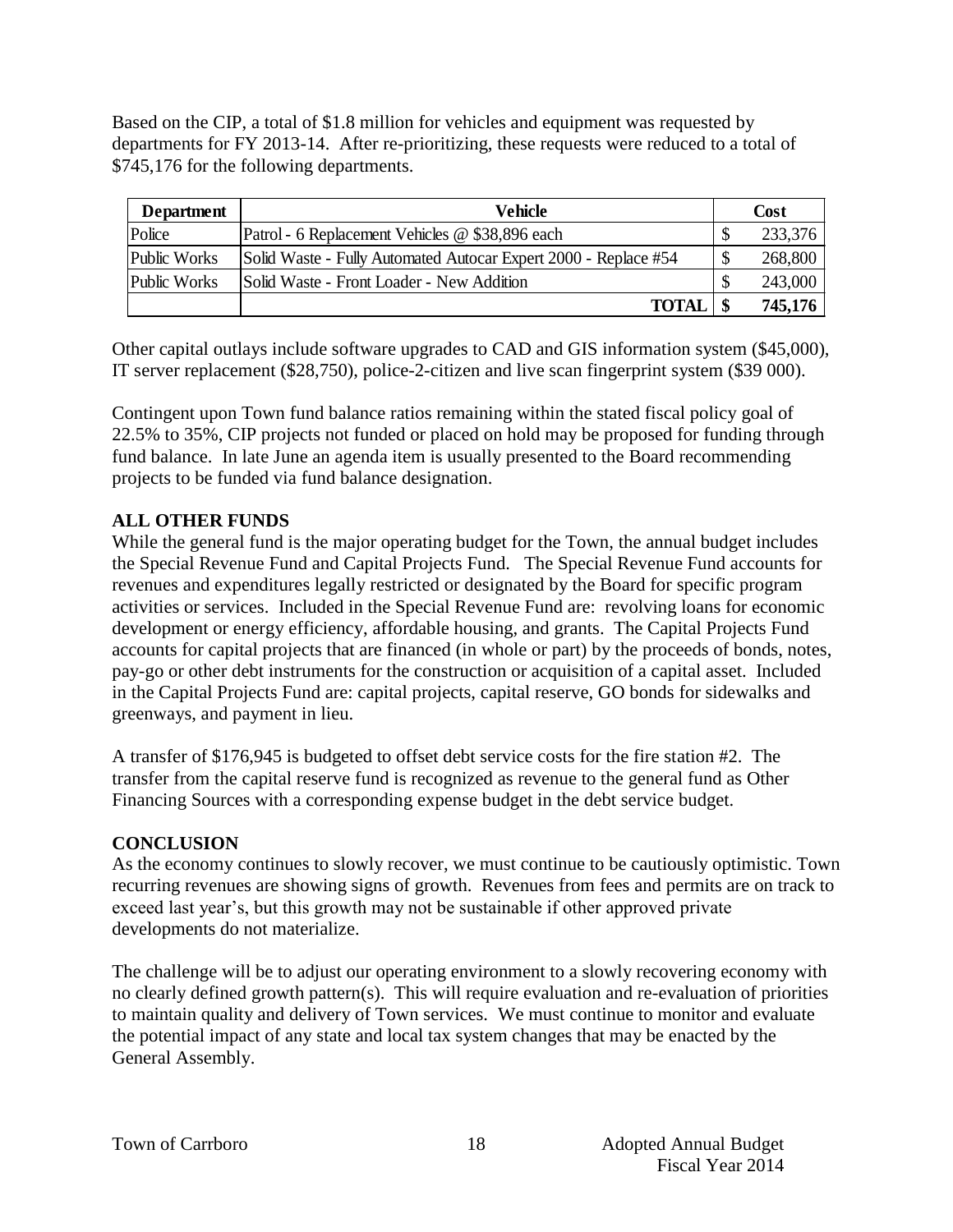The Town has delayed some capital initiatives included in the CIP, including certain replacement vehicles and equipment. Whether these items get funded in a future year needs to be determined by a number of factors, including cost-benefit. As a general rule, all investments in capital equipment need to be scrutinized from a cost-benefit analysis and to gain maximum use of them to the fullest extent possible.

Given the slowly recovering economy and needs of the Town, careful and balanced choices are presented in the FY 2013-14 to provide for continued quality service delivery, carry out Board priorities, acquire needed capital items, and adjust the compensation for the Town's employees.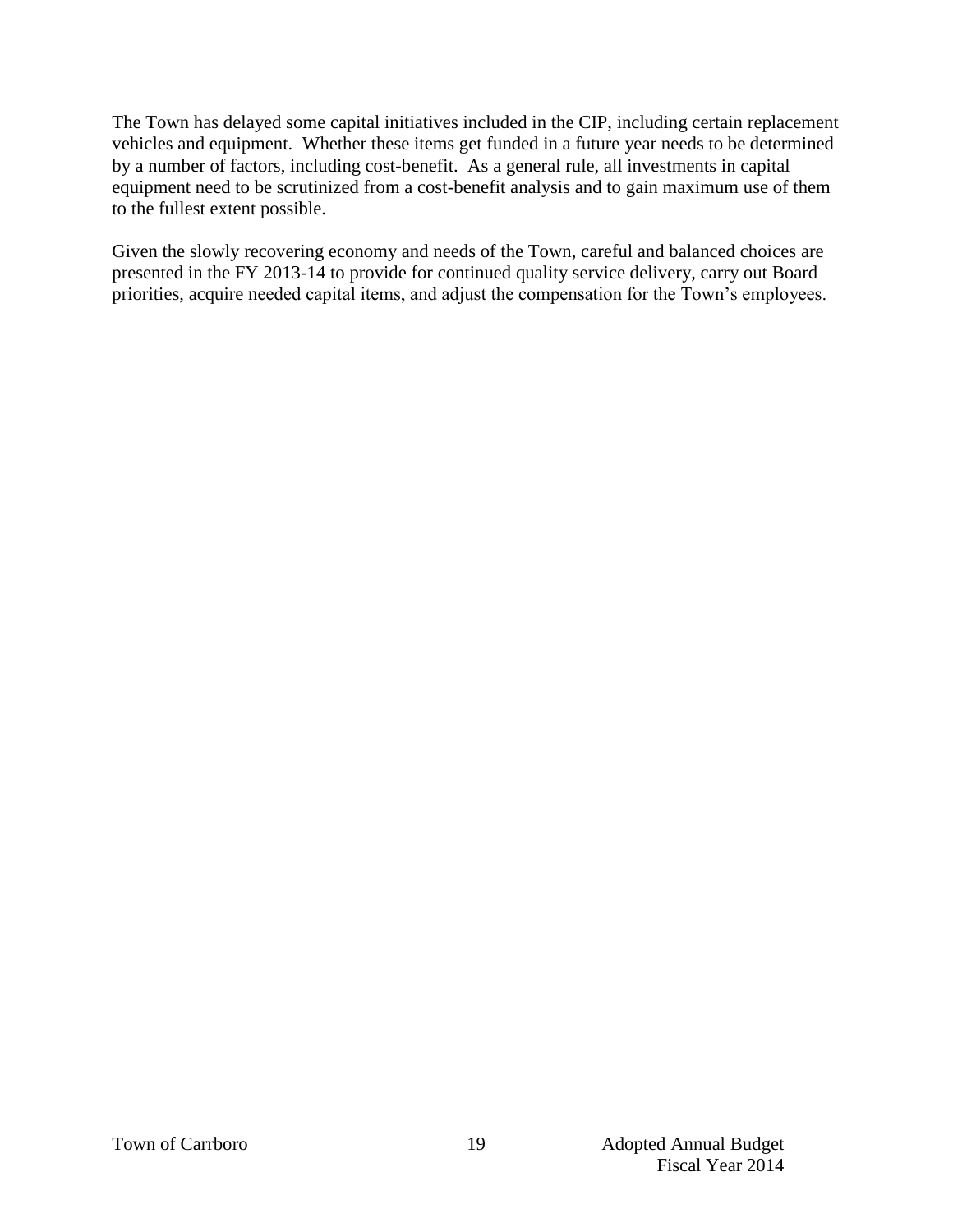# **Revenue Summary - All Funds FY 2013-14 Budget by Fund Type**

|                                       |                     | <b>Special</b>       |                      |                        |
|---------------------------------------|---------------------|----------------------|----------------------|------------------------|
|                                       | <b>General Fund</b> | <b>Revenue Funds</b> | <b>Capital Funds</b> | <b>Total All Funds</b> |
| <b>Ad Valorem Tax</b>                 | \$11,979,989        |                      |                      | 11,979,989<br>\$       |
| <b>Local Sales Tax</b>                | \$3,325,816         |                      |                      | 3,325,816<br>\$        |
| <b>Other Taxes/Licenses</b>           | \$536,046           |                      |                      | 536,046<br>\$          |
| <b>Unrestricted Intergovernmental</b> | \$887,145           |                      |                      | 887,145<br>\$          |
| <b>Restricted Intergovernmental</b>   | \$604,909           | \$<br>315,604        | \$<br>2,249,237      | 3,169,750<br>\$        |
| <b>Fees and Permits</b>               | \$1,226,295         |                      |                      | 1,226,295<br>\$        |
| <b>Sales and Services</b>             | \$233,145           |                      |                      | 233,145<br>\$          |
| <b>Investment Earnings</b>            | $$7,036 \;$ \$      | 84,267               | \$<br>153,895        | 245,198                |
| <b>Other Revenues</b>                 | \$147,106           | 81,920<br>\$         | \$<br>355,612        | 584,638                |
| <b>Other Financing Sources</b>        | \$922,121           | \$<br>36,397         | \$<br>2,041,798      | 3,000,316<br>\$.       |
| <b>Fund Balance Appropriated</b>      |                     |                      | \$<br>2,285,143      | 3,151,191              |
| <b>Total Budgeted Revenues</b>        | 20,735,656<br>\$    | 518,188<br>\$        | 7,085,685<br>\$      | 28,339,529             |

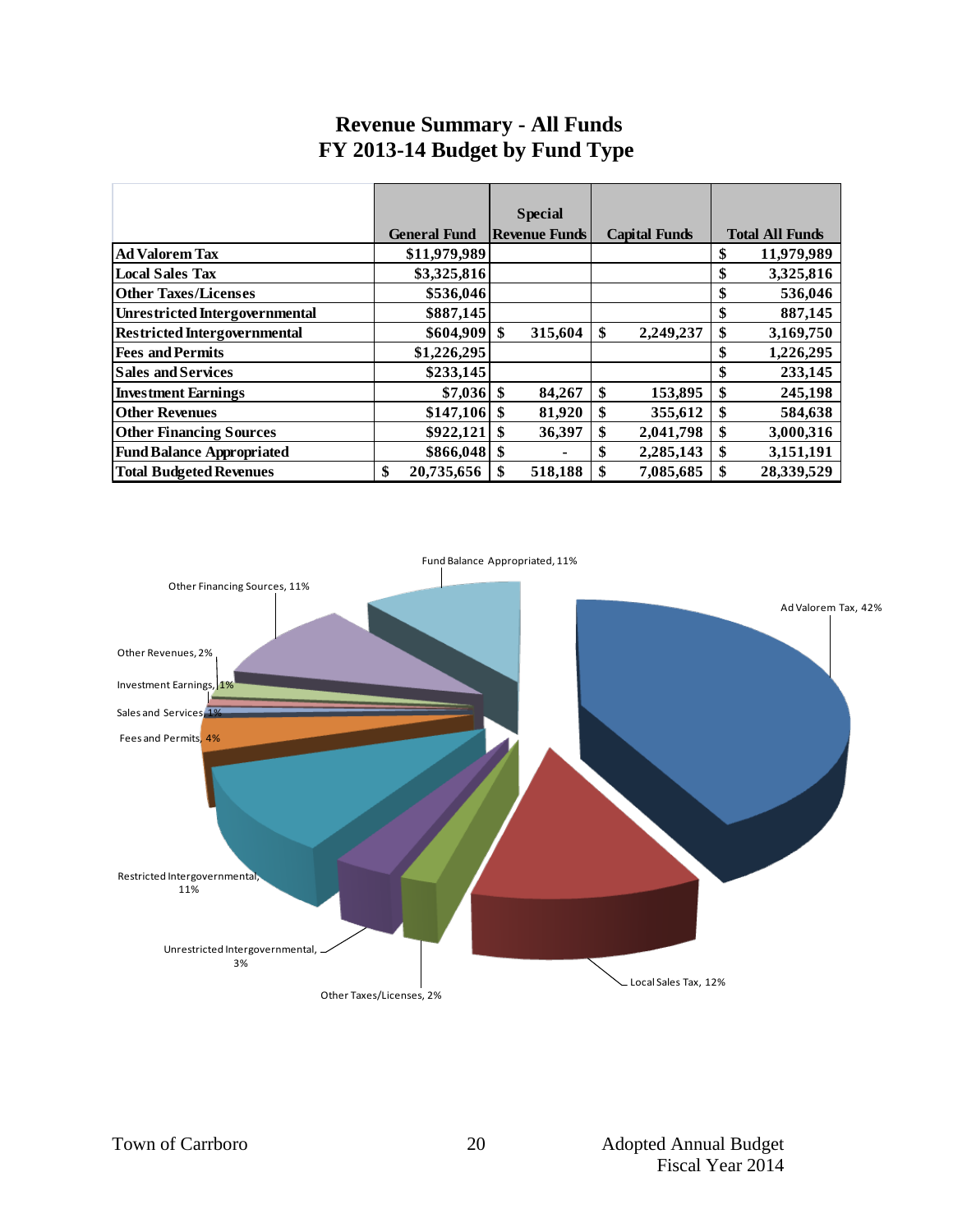|                                           |                     | <b>Special</b> |                      |                        |
|-------------------------------------------|---------------------|----------------|----------------------|------------------------|
|                                           | <b>General Fund</b> | Revenue Funds  | <b>Capital Funds</b> | <b>Total All Funds</b> |
| <b>Mayor and Board of Aldermen</b>        | \$<br>256,249       |                | \$<br>30,099         | \$<br>286,348          |
| <b>Advisory Boards</b>                    | \$<br>16,550        |                |                      | \$<br>16,550           |
| <b>Governance Support</b>                 | \$<br>444,468       |                |                      | \$<br>444,468          |
| <b>Town Manager</b>                       | \$<br>272,170       |                |                      | \$<br>272,170          |
| <b>Economic and Community Development</b> | \$<br>259,934       | \$<br>427,275  | \$                   | \$<br>687,209          |
| <b>Town Clerk</b>                         | \$<br>124,521       |                |                      | \$<br>124,521          |
| <b>Management Services</b>                | \$<br>1,062,435     |                |                      | \$<br>1,062,435        |
| <b>Human Resources</b>                    | \$<br>540,044       |                |                      | \$<br>540,044          |
| <b>Information Technology</b>             | \$<br>1,169,068     |                | \$<br>219,198        | \$<br>1,388,266        |
| Police                                    | \$<br>3,559,446     |                |                      | \$<br>3,559,446        |
| <b>Fire</b>                               | \$<br>2,634,153     | \$<br>75,000   | \$<br>683,000        | \$<br>3,392,153        |
| <b>Planning</b>                           | \$<br>1,261,904     | \$<br>15,913   | \$<br>491,280        | \$<br>1,769,097        |
| Transportation                            | \$<br>1,396,423     |                |                      | \$<br>1,396,423        |
| <b>Public Works</b>                       | \$<br>4,151,361     |                | \$<br>4,912,244      | \$<br>9,063,605        |
| <b>Parks and Recreation</b>               | \$<br>1,505,496     |                | \$<br>400,025        | \$<br>1,905,521        |
| Non-departmental                          | \$<br>728,290       |                | \$<br>172,894        | \$<br>901,184          |
| <b>Debt Service</b>                       | \$<br>1,353,143     |                | \$<br>176,945        | \$<br>1,530,088        |
| <b>Total Budgeted Expenditures</b>        | \$<br>20,735,656    | \$<br>518,188  | \$<br>7,085,685      | 28,339,529             |

# **Expense Summary - All Funds FY 2013-14 Budget by Fund Type**

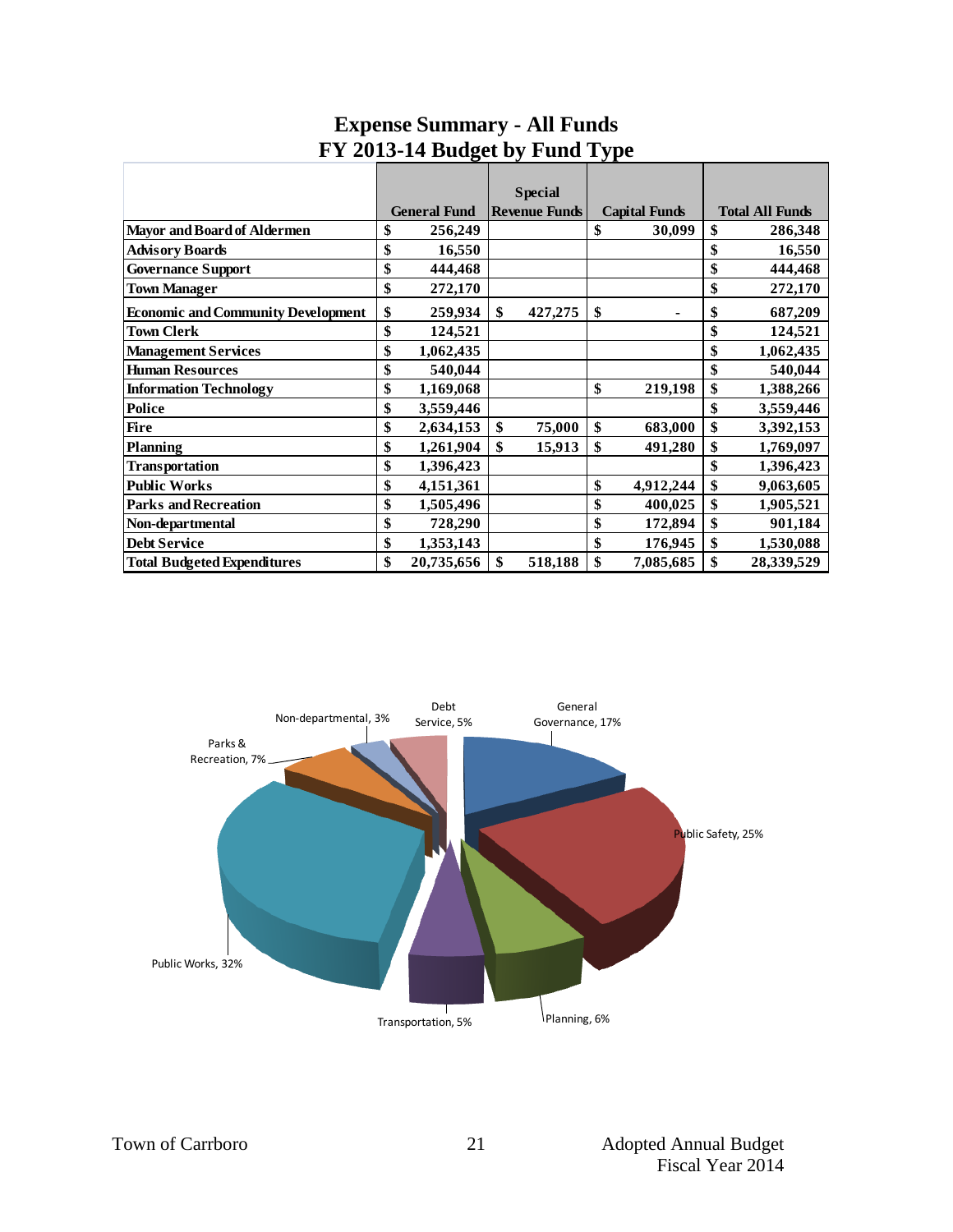MOTION WAS MADE BY ALDERMAN SEILS, SECONDED BY ALDERMAN GIST TO APPROVE THE FOLLOWING ORDINANCE:

#### **ANNUAL BUDGET ORDINANCE**

#### **Town of Carrboro, North Carolina FY 2013-14** Ordinance No. 20/2012-13

WHEREAS, the recommended budget for FY 2013-14 was submitted to the Board of Aldermen on May 7, 2013 by the Town Manager pursuant to G.S. 159-11 and filed with the Town Clerk pursuant to G.S. 159-12;

WHEREAS, on May 21, 2013, the Board of Aldermen held a public hearing on the budget pursuant to G.S. 159-12;

WHEREAS, on June 18, 2013, the Board of Aldermen adopted a budget ordinance making appropriations and levying taxes in such sums as the Board of Aldermen considers sufficient and proper in accordance with G.S. 159-13;

BE IT ORDAINED BY THE BOARD OF ALDERMEN OF THE TOWN OF CARRBORO, NORTH CAROLINA:

**Section 1.** The following amounts are hereby appropriated for the operation of the Town of Carrboro and its activities for the fiscal year beginning July 1, 2013 and ending June 30, 2014, according to the following schedules.

|                               | <b>SCHEDULE A - GENERAL FUND</b> |                 |
|-------------------------------|----------------------------------|-----------------|
| <b>GENERAL GOVERNMENT</b>     |                                  | \$<br>4,145,440 |
| Mayor & Board of Alderman     | \$<br>256,249                    |                 |
| <b>Advisory Boards</b>        | \$<br>16,550                     |                 |
| Governance Support            | \$<br>444,468                    |                 |
| <b>Town Manager</b>           | \$<br>272,170                    |                 |
| Economic & Community          |                                  |                 |
| Development                   | \$<br>259,934                    |                 |
| <b>Town Clerk</b>             | \$<br>124,521                    |                 |
| <b>Management Services</b>    | \$<br>1,062,435                  |                 |
| <b>Human Resources</b>        | \$<br>540,044                    |                 |
| <b>Information Technology</b> | \$<br>1,169,068                  |                 |
| <b>PUBLIC SAFETY</b>          |                                  | \$<br>6,193,599 |
| <b>Police</b>                 | \$<br>3,559,446                  |                 |
| <b>Fire</b>                   | \$<br>2,634,153                  |                 |
| <b>PLANNING</b>               |                                  | \$<br>1,261,904 |
| <b>TRANSPORTATION</b>         |                                  | \$<br>1,396,423 |
| <b>PUBLIC WORKS</b>           |                                  | \$<br>4,151,361 |
| <b>RECREATION &amp; PARKS</b> |                                  | \$<br>1,505,496 |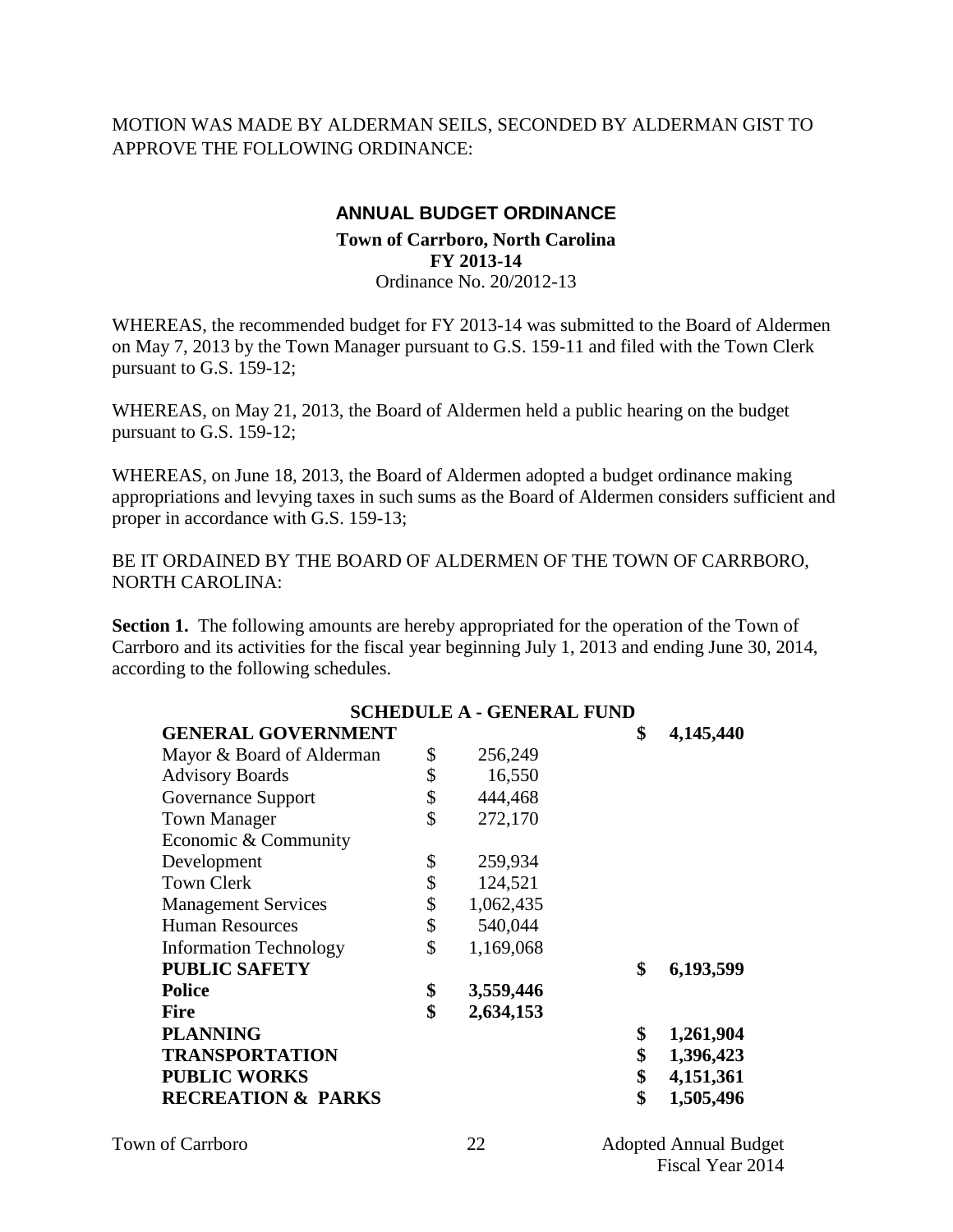| <b>NONDEPARTMENTAL</b>    |    | 728,290     |
|---------------------------|----|-------------|
| <b>DEBT SERVICE</b>       |    | \$1,353,143 |
| <b>TOTAL GENERAL FUND</b> |    | 20,735,656  |
|                           | A) |             |

#### *SCHEDULE B – CAPITAL RESERVE FUND*

Transfer to General Fund for Debt Service ....................................\$176,945 Transfer to General Fund for Street Resurfacing ...........................\$601,400 \$778,345

**Section 2.** It is estimated that revenues from the following major sources will be available during the fiscal year beginning July 1, 2013 and ending June 30, 2014 to meet the foregoing schedules:

| Ad Valorem Tax                   | \$<br>11,979,989 |
|----------------------------------|------------------|
| <b>Local Sales Tax</b>           | \$<br>3,325,816  |
| <b>Other Taxes/Licenses</b>      | \$<br>536,046    |
| Unrestricted Intergovernmental   | \$<br>887,145    |
| Restricted Intergovernmental     | \$<br>604,909    |
| Fees and Permits                 | \$<br>1,226,295  |
| Sales and Services               | \$<br>233,145    |
| <b>Investment Earnings</b>       | \$<br>7,036      |
| <b>Other Revenues</b>            | \$<br>147,106    |
| <b>Other Financing Sources</b>   | \$<br>922,121    |
| <b>Fund Balance Appropriated</b> | \$<br>866,048    |
| <b>TOTAL GENERAL FUND</b>        | 20,735,656       |

#### **SCHEDULE A - GENERAL FUND**

*B) SCHEDULE B – CAPITAL RESERVE FUND* Fund Balance Appropriated ............................................................\$778,345

#### **Section 3. Pursuant to GS 159-13.2, the Board of Aldermen may authorize and budget for capital projects and multi-year special revenue funds in its annual budget or project ordinance. The project ordinance authorizes all appropriations necessary for the completion of the projects.**

**Section 4.** Charges for services and fees by Town Departments are levied in the amounts set forth in the Miscellaneous Fees and Charges Schedule.

**Section 5.** The following authorities shall apply:

- a. The Town Manager can transfer funds between departments and functions within the General Fund for pay plan adjustments, service level benefits, law enforcement separation allowance, unemployment insurance, and retiree, dependent, and permanent part-time health benefits without further action by the Board.
- b. The Town Manager can transfer funds within functions.